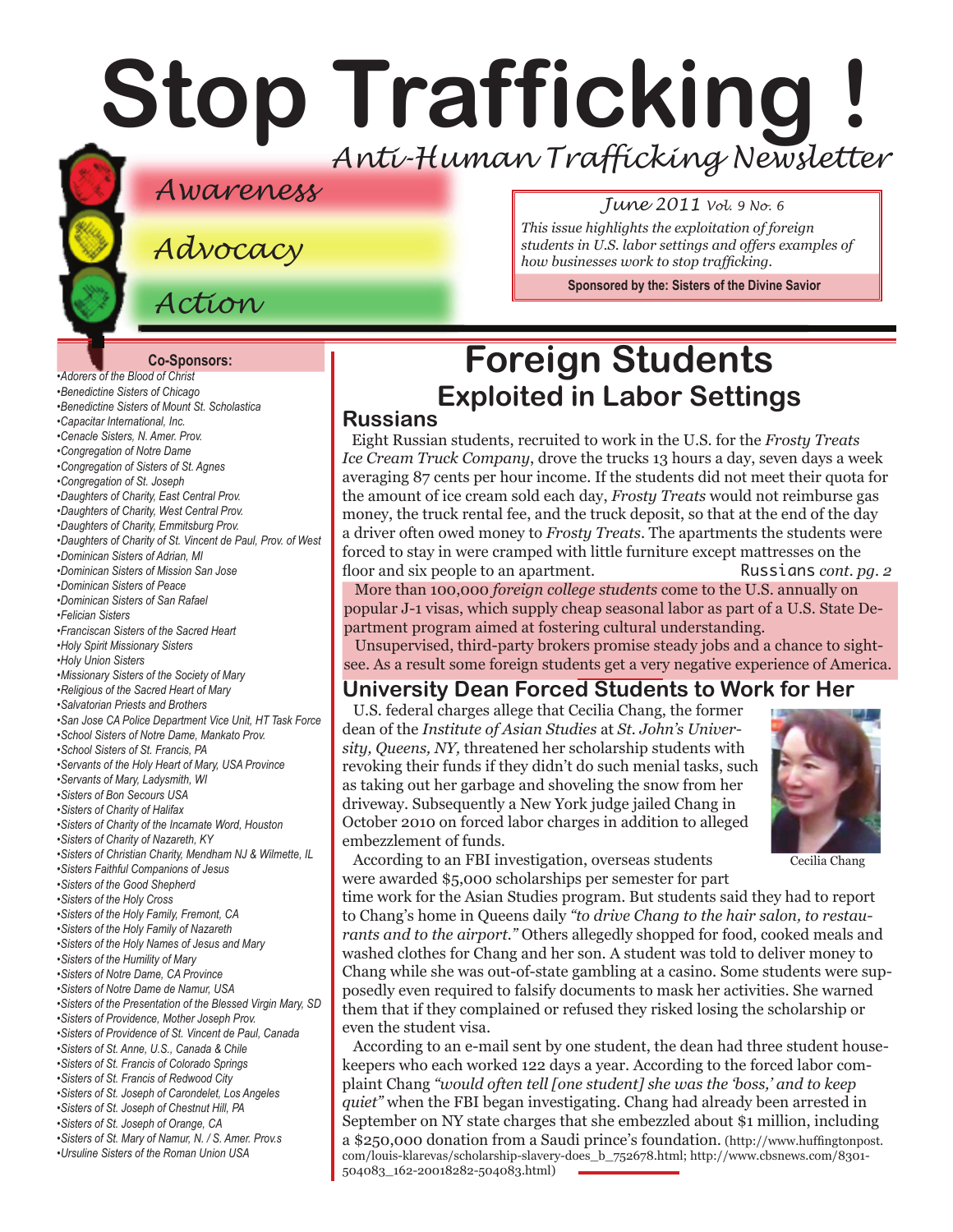*Anti-Human Trafficking Newsletter 9/6*



#### **Russians** *cont. from pg. 1*

In 2006, following an investigation by the Kansas City, MO police and the Federal Bureau of Investigation, the managers of *Frosty Treats Ice Cream Truck Company*, along with the maintenance worker of the apartment complex and two Russian nationals, were charged in federal court with aiding and abetting each other in the forced labor of these students. (http://www. kmbc.com/r/9888106/detail.html)

### **Mongolians**

An exchange student from Mongolia said he and four others were fired from their fast-food jobs last year in Riverton, WY after complaining about living in what looked like a converted garage and paying \$350 apiece per month for the accommodations.

*"In my whole life, I've never lived in that kind of place and under those kinds of conditions,"* he *s*aid. (http:// www.huffingtonpost.com/2010/12/06/j1 student-visa-abuse-for\_n\_792354.html)



#### **Ukrainians**

A Ukrainian woman was studying sports medicine in Kiev back in 2004 when her boss told her about the J-1 program.

Instead of waitressing for a summer in Virginia as she'd been promised, however, 'Katya' and another student were forced to strip at a club in Detroit. Their handler confiscated their passports and told them they had to pay \$12,000 for the travel arrangements and another \$10,000 for work documents, according to court records.

'Katya' said the handler eventually demanded she come up with \$35,000 somehow, by dancing or other means. *"I said, 'That's not what I signed here for. That's not right.' He said, 'Well, you owe me the money. I don't care how I get it from you. If I have to sell you, I'll sell you.'"*

The women were told that if they refused, their families in Ukraine would be killed. Over the next months, the two men beat the women, threatened them with guns and made them work at a Detroit strip club, court records state. 'Katya' said one of the men also raped her.

The two men are now in prison, and 'Katya's old boss in Ukraine is a fugitive. 'Katya' testified against the traffickers and obtained a T-visa. Her mother was allowed into the U.S. because of threats on her life in the Ukraine.

Eastern European students. AP photo/Gerry Broome (http://www.cbsnews.com/stories/2010/12/06/national/main7122832.shtml)

## *Awareness* **J-1 Student Visa Abuses**

The J-1 *Summer Work and Travel*  program, which allows college students to visit for up to four months, is one of the U.S. State Department's most popular visas. Participation has boomed from 20,000 in 1996 to more than 150,000 in 2008.

The visas are issued year-round, since students come from both hemispheres on their summer breaks. They work all over the country, at theme parks in Florida and California, fish factories in Alaska and upscale ski destinations in Colorado and Montana.

Hotels, restaurants and other businesses often hire third-party labor recruiters to supply the J-1 workers. Many of those brokers are people from the students' native countries.

The program generates millions for the sponsor companies and thirdparty labor recruiters. These middlemen commonly dock students' pay so heavily for lodging, transportation and other necessities that the wages work out to \$1 an hour or less, according to a FL inspector.

During 2010 *Associated Press* (AP) reporters undertook an investigation of J-1 visa abuse. They interviewed students, advocates, local authorities and social service agencies, and reviewed thousands of pages of confidential records, police reports and court cases. Results exposed many abuses.

*"The vast majority of participating students in this program find it a rewarding experience and return home safely,"* the State Department reported.

But it was easy for the AP to find exceptions. Most of the nearly 70 students from 16 countries, interviewed in 10 states, said they were disappointed, and some were angry.

*"This is not what I thought when I paid all this money to come here,"* said a Romanian who came to the U.S. on a J-1 visa. She hoped to save up for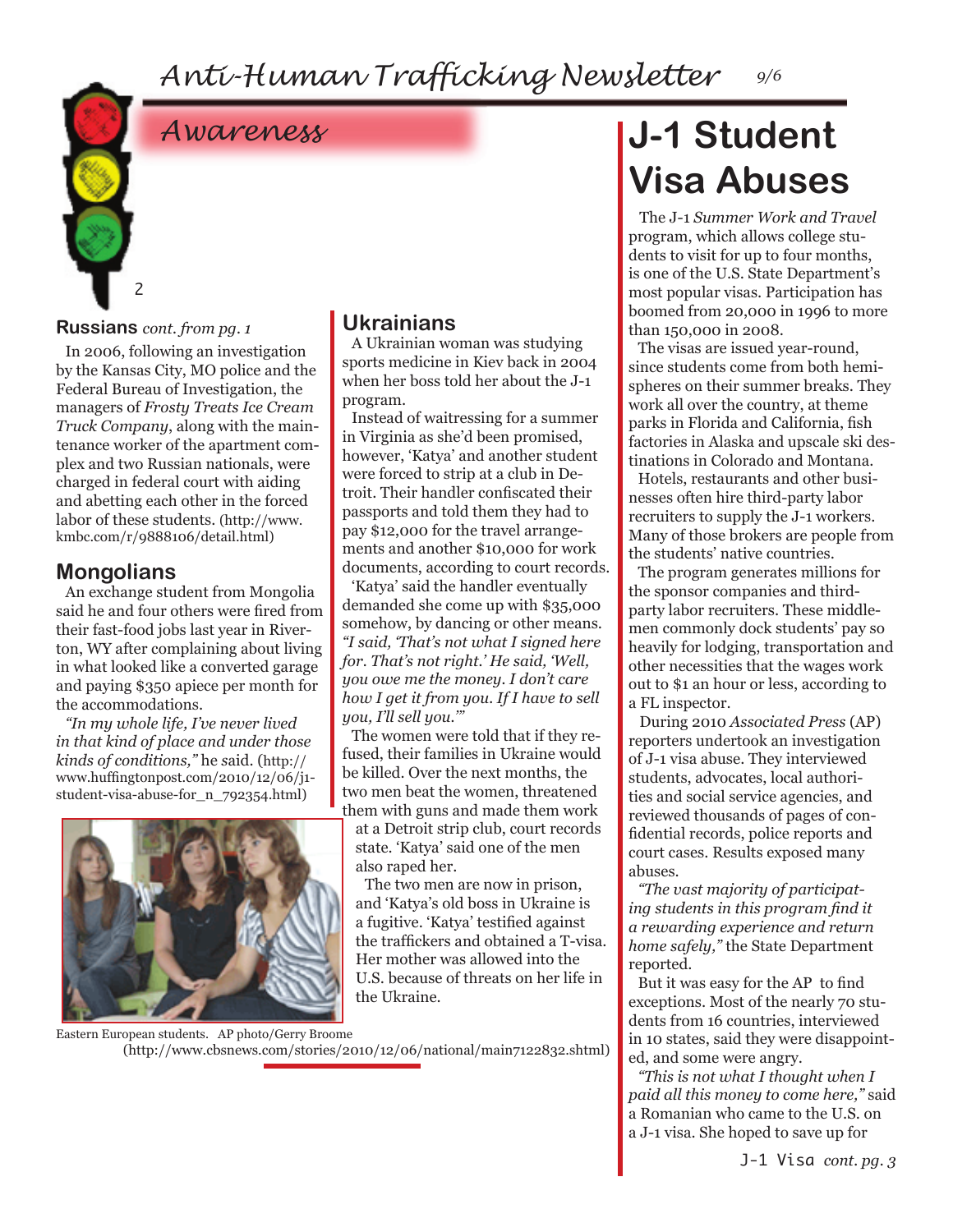## *Awareness*

### **J-1 Visa** *cont. from pg. 2*

3

dental school but got stuck in South Carolina without a job. She took to begging for work on the Myrtle Beach boardwalk and sharing a three-bedroom house with 30 other exchange students. *"I was treated very, very badly. I will never come back."*

Many foreign students pay recruiters to help find employment, then don't get work or wind up making little or no money at menial jobs. Labor recruiters charge students exorbitant rent for packing them into filthy, sparsely furnished apartments so crowded that some endure *'hot-bunking',* where they sleep in shifts.

Students routinely get threatened with deportation or eviction if they quit, or even if they just complain too loudly. Some students resorted to stealing essentials like food, toothpaste and underwear, according to police.

Strip clubs and adult entertainment companies openly solicit J-1 workers, even though government regulations ban students from taking jobs *"that might bring the Department of State into notoriety or disrepute."*

*"If you wish to dance in USA as a J-1 exchange visitor, contact us,"* ZM Studios, a broker for topless dancers, advertised on its website in 2010. The ad said ZM Studios is *"affiliated with designated visa sponsors"* and can get women J-1 visas and jobs at topless clubs in cities like Las Vegas and Los Angeles.

Government auditors have warned about problems in the program for 20 years but the U.S. State Department is only recently working on new rules. A deputy assistant director of national security for *Immigrations and Customs Enforcement*, told the AP there

were at least two federal investigations under way into human trafficking related to J-1 visas.

The State Department failed to even keep up with the number of student complaints until 2006 and has consistently shifted responsibility for policing the program to the 50 or so companies that sponsor students for fees that can run up to several thousand dollars.

Businesses that hire students can save 8% by using a foreign worker over an American because they don't have to pay Medicare, Social Security and unemployment taxes. The students are required to have health insurance before they arrive, another cost that employers don't have to bear.

*"There's been a massive failure on the part of the U.S. to bring any accountability to the temporary work visa programs, and it's especially true for the J-1,"* said Terry Coonan, a former prosecutor and the executive director of *Florida State University's Center for the Advancement of Human Rights.*

*"It's difficult to prosecute these cases because the workers usually leave the country within a few months. That's why the J-1 is the ideal visa to exploit,"* Coonan said.

### **U.S. State Department 'Reluctant to Comment'**

For years, the State Department has refused to publicly discuss problems in the J-1 visa program. The AP asked the State Department in a *Freedom of Information Act* request in March 2009 for a full list of complaints related to the program.

In May 2010, more than a year later, the Department finally responded that it kept no such list, and that it retains records related to the program for only three years. In November 2010, the Department said it had finally created a database of complaints.

*"It turns out that until now, we did NOT keep a record of complaints. Now, we do,"* a senior adviser for the *Department's Bureau of Educational and Cultural Affairs,* said in a Nov. 10, 2010 e-mail. They did not provide a copy of the complaint database to the AP or indicate how many complaints were included.

The Department declined to discuss the AP's findings on record. *"We are deeply concerned by any allegations involving the poor treatment of participants as this potentially undermines our goal of promoting mutual understanding and goodwill between the people of the U.S. and the people of other countries,"* the Department said in declining an interview request.

AP reporting came from the FL Panhandle, Myrtle Beach & Columbia, S.C., Surf City, N.C., New Orleans, Detroit, Orlando, and the AP News Research Center in NY. (http:// www.huffingtonpost.com/2010/12/06/j1-student-visa-abuse-for\_n\_792354.html) (http://www.msnbc.msn.com/id/40520265/ns/us\_news-life/)

*9/6*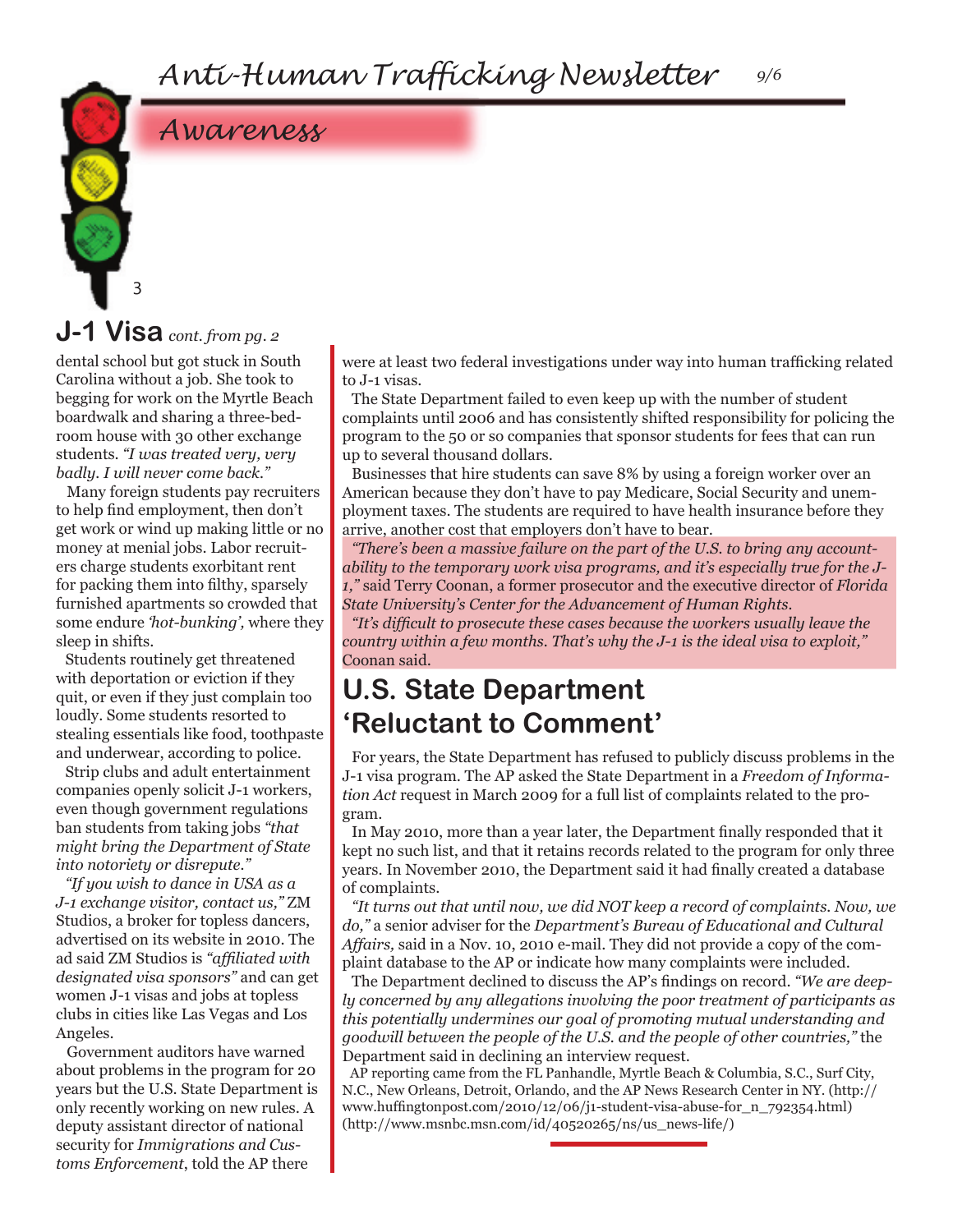

*Advocacy*



### **U.S. State Department Requirements for Summer Work Travel Students**

The *Summer Work Travel* program (J-1 Visa) provides foreign students with an opportunity to live and work in the United States during their summer vacation from college or university to experience and to be exposed to the people and way of live in the U.S.. These students must be:

- Sufficiently proficient in English to successfully interact in an English speaking environment;
- Post-secondary school students enrolled in and actively pursuing a degree or other full-time course of study at an accredited post-secondary educational institution outside the U.S., having completed at least one semester postsecondary; and

• Pre-placed prior to entry or from a visa waiver country. *Readmittance, Program Length, & Returning Home*

- Students can participate in the program more than once;
- The maximum length of the program is four months; and
- Students must return to their home country prior to the start date of their university or college.

*Program Exclusions - Participants cannot be placed:* • In any position in the adult entertainment industry;

- In sales positions that require them to purchase inventory that they must sell in order to support themselves;
- In domestic help positions in private homes (e.g. child care, elder care, gardener, chauffeur);
- As pedicab or rolling chair drivers or operators;
- As operators of vehicles or vessels that carry passengers for hire and/or require a commercial drivers' license;
- In any position related to clinical care that involves patient contact; and
- In any position that could bring notoriety or disrepute to the *Exchange Visitor Program.*

#### *Program Sponsors* are required to:

- Provide pre-arranged and fully vetted employment of all participants who are not from a non-visa waiver country.
- Provide all participants, prior to entry: copies of the Department of State's *Summer Work Travel Program Brochure; Summer Work Travel Brochure;* toll-free State Dept. help line telephone number; the sponsor's 24/7 immediate contact telephone number; information advising participants of their obligation to notify their sponsor when they arrive in the U.S. and to provide information of any change in jobs or residence; and information concerning any contractual obligations related to participants' acceptance of paid employment in the U.S., if pre-arranged.
- Sponsors of participants who are nationals of Visa Waiver Program countries:
	- o Must ensure that participants entering the U.S. without prearranged employment have sufficient financial resources to support themselves during their search for employment; and
	- o Must provide such participants with information on how to seek employment and secure lodging in the U.S. before they depart their home countries, and with a job directory that includes at least as many job listings as the number of participants in their program who are entering the U.S. without prearranged employment.
- Sponsors must undertake reasonable efforts to secure suitable employment for participants unable to find jobs on their own after one week;
- Sponsors must inform program participants of *Federal Minimum Wage* requirement and ensure that at a minimum participants are compensated at the prevailing local wage, which must meet the higher of either the applicable state or the Federal minimum wage requirement, including payment for overtime in accordance with state-specific employment; and
- Sponsors must maintain, at a minimum, a monthly schedule of personal contact with the program participants (in-person, by telephone or via-electronic mail), document such contact, and ensure that issues affecting the health, safety or welfare of participants are addressed immediately.

*Host employers* are required to:

- Provide participants the number of hours of paid employment per week as identified on the job offer and agreed to when the sponsor vetted the jobs;
- Pay those participants eligible for overtime worked in accordance with applicable state or federal law;
- Notify sponsors promptly when participants arrive at the work site and begin their programs; when there are any changes or deviations in the job placements during the participants' programs; when participants are not meeting the requirements of job placements; or when participants leave their position ahead of their planned departure; and
- Contact sponsors immediately in the event of any emergency involving participants or any situation that impacts the welfare of participants. (http://j1visa.state. gov/programs/summer-work-travel/)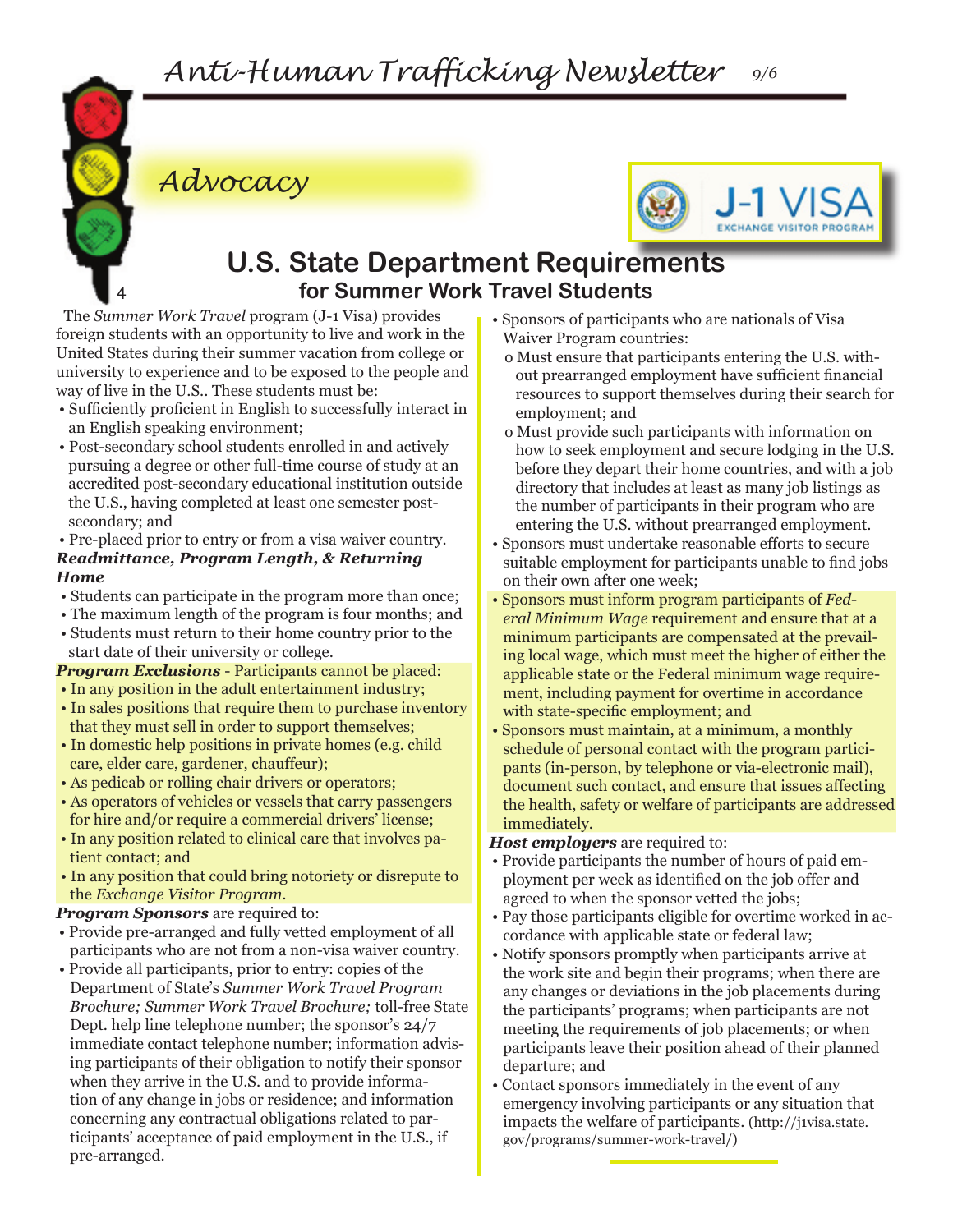### *Anti-Human Trafficking Newsletter 9/6*



*Advocacy*

## **Hilton Worldwide Inc. & Delta Airlines Businesses Fighting Human Trafficking**

**Working in the Travel Sector**



In April 2011 the non-profit organization, *End Child Prostitution and Trafficking* (ECPAT-USA), announced that *Hilton Worldwide Inc.*, the leading global hospitality company, has become the latest hotel company to take a strong stand against the commercial sexual exploita-

tion of children by signing the tourism *Code of Conduct (The Code).* 

*The Code* specifically focuses on the protection of children from sexual exploitation in the travel and tourism industries by:

- establishing ethical corporate policies regarding the sexual exploitation of children;
- training hotel personnel;
- incorporating the Code into their vendor contracts;
- educating travelers and other stakeholders;
- annually reporting on their efforts to end human trafficking.

While *The Code* has been signed by almost 1,000 travel industry members worldwide, *Hilton Worldwide* is only the fourth U.S. company to agree to work with ECPAT-USA. *Delta Air Lines* became the first U.S. air carrier to sign.

*(See accompanying article - right column.)* The purpose of *The Code* is to prevent and mitigate child sex trafficking, as well as encourage a responsible, child-wise tourism industry, explained Carol Smolenski, Executive Director of ECPAT-USA. *"Some companies fear that associating with the tragic reality of child sex tourism will hurt their corporate brands or public images. The actions of Hilton Worldwide and Delta demonstrate that in fact taking a strong stand against child exploitation and trafficking is good for business,"* she said.

*"Hilton Worldwide believes strongly in ECPAT-USA's mission to protect children from sexual exploitation and to bring greater attention to the issues surrounding child trafficking,"* said Chris Nassetta, president & CEO, Hilton Worldwide. *"As part of our commitment, we will work with government, nongovernmental organizations and others in our industry to address this issue."*

Other U.S. organizations that have signed *The Code* include *Carlson Companies,* which owns the *Radisson Hotels,* and *Global Exchange's Reality Tours.*  Smolenski noted that *Hilton Worldwide's* signing of *The Code* is an important milestone in ECPAT's ongoing efforts to reach U.S. travel companies and create awareness of their need to provide leadership in tackling child trafficking. (http://ecpatusa.org/2011/04/hilton-worldwide-signs-the-code/)

## **ADELTA**

For more than two years, *Mercy Investment Services* engaged *Delta Airlines* concerning the devastation of human trafficking. As members of the travel industry, *Delta* personnel have the opportunity to spot the warning signs and possibly end instances of human trafficking. The countless hours of conversations paid off in March 2011 when *Delta* became the first U.S. airline to sign *The Code.* 

Prior to its merger with *Delta Airlines, Northwest Airlines* indicated to ECPAT that it would consider signing. After the merger, Valerie Heinonen OSU, director of shareholder advocacy for *Mercy Investment Services,* and representatives from ECPAT attended Delta's annual meetings in 2009 and 2010 to ask if *Delta* would sign *The Code*. After the 2010 meeting, one of *Delta's* executives began conversations with ECPAT and *Mercy Investment Services.* Due to the slow progress, *Mercy Investment Services* filed a resolution in 2010 asking *Delta Airlines* to address the issue of child sex tourism and sign *The Code*. As a result of positive discussions, *Mercy* withdrew the resolution and ECPAT approved *Delta's* application making it the first domestic airline, with *Air France* being the only other airline, to adopt *The Code.* While hundreds of organizations in the travel industry worldwide have signed *The Code,* only three U.S. organizations have.

*Delta* will include information about ECPAT and *The Code* on its website and in its *Sky* magazine. (http://www. mercyinvestmentservices.org/communityinvesting-news/474-delta-airlines-signstourism-code-of-conduct)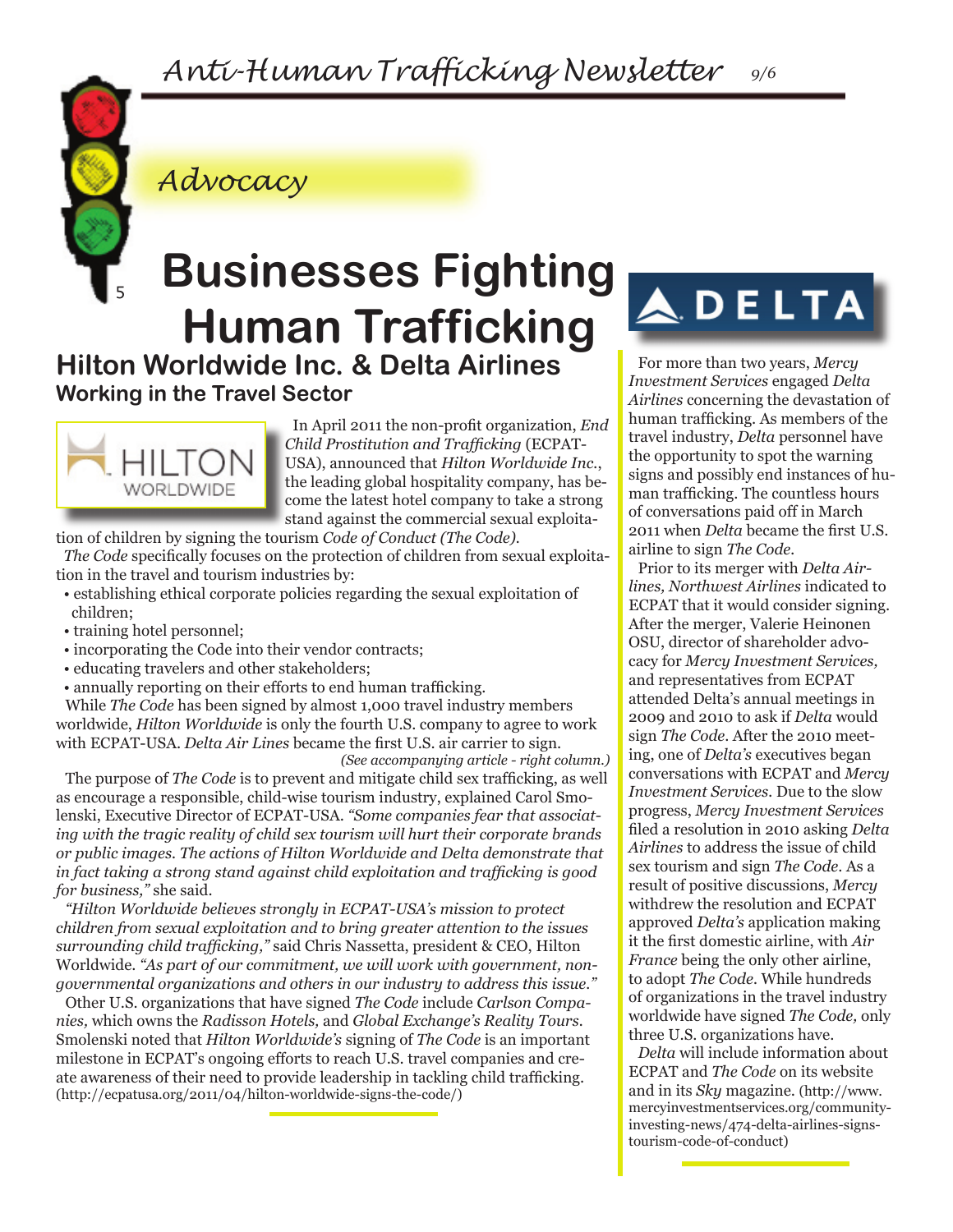

### *Advocacy*



### **Sisters of St. Joseph Collaborate with St. Louis Hotel & ECPAT-USA to Address Demand for Human Trafficking**

On July 12, 2011 the Millennium Hotel St. Louis will become a signatory of the ECPAT-USA Code of Conduct (http:// ecpatusa.org/what-we-do/protect/the-code/). This commitment followed months of collaborative conversation and planning by representatives of the Sisters of St. Joseph, the Millennium Hotel management team, and ECPAT representatives.

During July 2011 over 900 representatives of the U.S. Federation of the Sisters of Saint Joseph and their associates from across the nation and the world will gather in St. Louis, MO. When the Sisters first contracted with the Millennium Hotel for their national event, they opened discussions about the issue of human trafficking. Roman Catholic women religious have been key leaders in the national and international movement to stop the demand for human trafficking.

Kathleen McCluskey CSJ, Executive Director of the Federation stated, *"As followers of Jesus we are to build relationships of healing in our world. We wanted to host this national event at a hotel that supports that same conviction. From the moment they became aware of the horror of human slavery and the role that hotels can play in combating it, the management at the Millennium Hotel St. Louis has been eager to learn and take action. We are thrilled that they will sign on to the Code.*

*In signing the ECPAT Code, developing policies and procedures for the prevention of trafficking, and educating every person on the staff, the Millennium St. Louis demonstrates a true concern for people, surely for their guests, but also for the world we all live in. They are taking concrete steps to combat a degrading and horrible abuse that threatens the whole human community."*

Of this collaboration, Nix representatives also affirmed, *"Nix Conference & Meeting Management (http://www.nixassoc.com/) takes the opportunity to work with the U.S. Federation of the Sisters of St. Joseph and the Millennium Hotel St. Louis on this venture. We support the commitment of Federation of the Sisters of St. Joseph and ECPAT to combat human trafficking. We stand firm in our resolve to protect all children and will unite with others in the industry to bring awareness to the human trafficking issue."*





Dominic Smart, General Manager of the Millennium Hotel St. Louis commented, *"It is important for all of us to join together to fight human trafficking. Everyone in our hotel will take part in the ECPAT training and be vigilant in helping to keep human trafficking and exploitation of children out of our hotel and our community. Having the Sisters of St. Joseph gather in our hotel brought this issue more clearly to our attention and everyone in the hotel has strong beliefs about it. As a father of three, like any parent, I am sensitive to this cause and feel that every child has a right to a healthy and happy childhood."* 

(http://sistersofstjosephusfederation.club.officelive.com/PreEvent.aspx; http://sistersofstjosephusfederation.club. officelive.com/PRResources.aspx)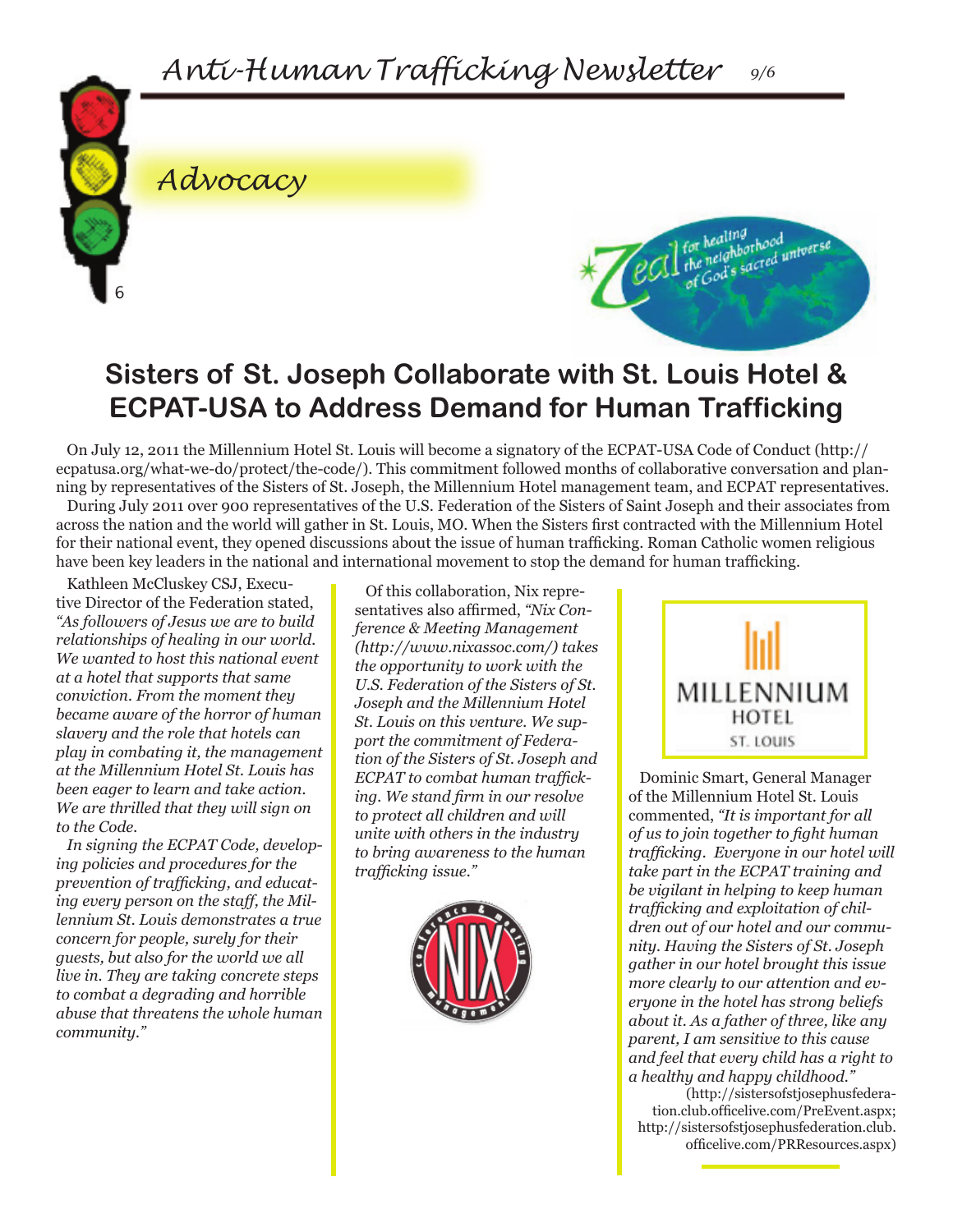*Action*

7

### **Truckers Challenged to 'Get Involved'**

*Truckers Against Trafficking* (TAT) offers a training video, available on DVD at no charge. The DVD details how truck drivers, trucking companies, truck stops and travel plazas can play a vital role in combating human trafficking.

Trucking companies and Travel Plazas are encouraged to utilize the DVD within their driver/employee training programs to further the education process on how to recognize and help save victims of human trafficking. TAT recommends that truck driver schools also make the human trafficking DVD a part of their training curriculum.

The training video/DVD features interviews from truck drivers, a prosecuting attorney and the FBI, which continues to issue a plea for help from professional truckers (http://www.askthetrucker.com/fbi-issues-plea-to-truckers/). Two Ohio teens are also featured. They were rescued from their traffickers when one alert truck driver made a life saving call. (http://www. askthetrucker.com/one-phone-call-from-truck-driver-rescues-nine/)

### **Holy Spirit Missionary Sisters' Corporate Stance on Human Trafficking**

We, the *Holy Spirit Missionary Sisters,* stand in solidarity with the victims of human trafficking and take a corporate stance against the trafficking of women and children for sexual exploitation, prostitution, forced labor, and/or real or virtual slavery. Through valuing life and promoting the human dignity of each person, we uphold the dignity and human rights of those exploited and journey in building communities and societies of Gospel justice. *Rationale*

From the beginning of our congregation, we have served as women for and with women. *"We consider it an important mission to enable women to grow in awareness of their personal dignity and their role in the family, the Church and society."* (*SSpS Constitution* 109.3)

The practice of human trafficking exists here in the USA and worldwide. It is a violent and inhumane exploitation of the human person and is incompatible with the values of the Gospel; therefore, the Holy Spirit Missionary Sisters oppose the trafficking of human persons.

*"Recognizing that the selfishness of the human heart is at the root of all oppressive structures and systems, we, Holy Spirit Missionary Sisters, struggle against sinfulness in our own lives; and in whatever situation we are, we stand for justice, freedom and peace."* (*SSpS Constitutions* 112)

The Catholic Social Teachings show us that "All human beings are clothed in the same personal dignity. For this reason they must be respected, and no reason can ever justify their being used at whim, as if they were objects" (Pope Benedict XVI, Jan. 1, 2007). *Commitment*

We, the Holy Spirit Missionary Sisters, pledge ourselves to pray for women and children caught in Human Trafficking, to educate ourselves and others regarding the magnitude, causes and consequences of human trafficking, work for change in society by supporting anti-trafficking legislation and collaborate with others to work to eliminate the root causes of human trafficking and minister to victims of human trafficking.

#### *Prayer*

- Prayer Services / Holy Hours for victims of human trafficking especially women and children
- Petitions during our liturgy
- Personal prayer to transform the system
- Ongoing prayer for the release and healing of those who are trafficked
- Ongoing prayer for the traffickers for their change of heart and repentance

#### *Education And Awareness (Ourselves and Others)*

- Learn about the magnitude, causes and consequences of human trafficking
- Become more aware of the laws concerning human trafficking (state and federal and international)
- Learn about the key issues of human trafficking here in the USA/ Caribbean.

#### *Advocacy*

- Letter writing, e-mailing, lobbying for policy change that will support and impact human trafficking
- Network with others on human trafficking
- Support the U.N. agenda on anti-trafficking

#### *Action*

- Collaborate with others to work to eliminate the root causes of human trafficking,
- Network with others to minister to victims of human trafficking in ways that are possible for our province
- Collaborate with organizations that focus on human trafficking
- Empowerment of women where we are serving